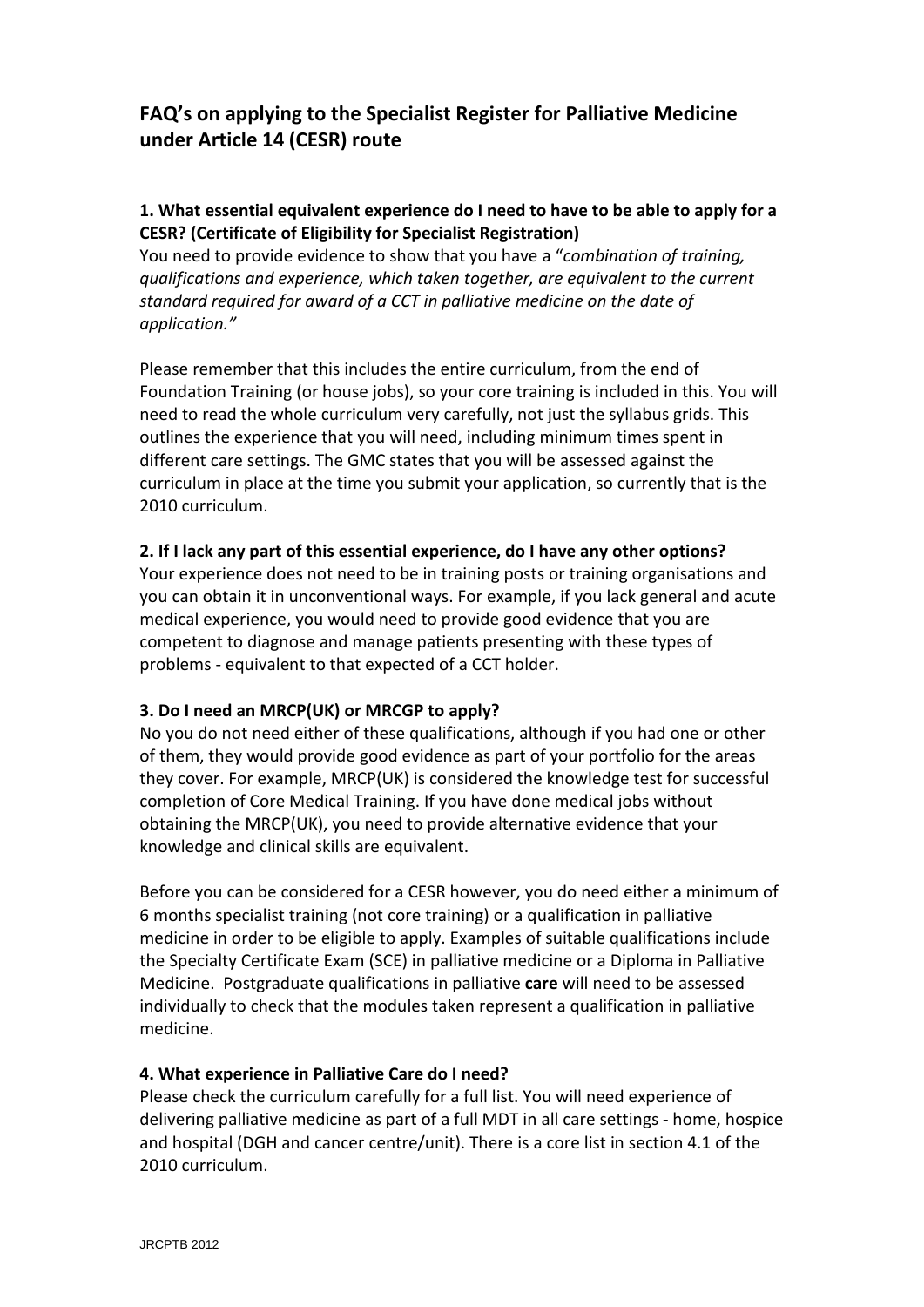## **5. Does this experience need to be with more than one consultant and in different palliative medicine environments?**

Different palliative medicine environments are essential, as outlined before. Ideally they would include more than one consultant as this strengthens your evidence. In any case, you will need to provide the names of 5 referees who can write in detail about your practice. We would advise that one of those could be a senior nurse who can attest to your communication skills, team working, management skills etc. The rest should be as follows:

- Your medical director or equivalent (this should be a medical manager who may not necessarily be in palliative medicine, but would have access to your appraisals or know if there have been any concerns about your practice. This person may be your responsible officer for revalidation purposes)
- Two current (or at least within 5 years) colleagues who are consultants in palliative medicine
- Your most recent training supervisor, or someone who can write in detail about your training (this is relevant even if it was more that 5 years ago)

The JRCPTB also advise that an FRCP holder or equivalent is included who may be in a closely related specialty such as oncology. They must be able to comment from direct experience of working with you.

### **6. Can I use an e portfolio as evidence to support my CESR application?**

You can sign up to use an ePortfolio and record your competencies, but be aware that the GMC currently requires evidence to be submitted in paper format so you would need to print the summary reviews and workplace based assessments.

#### **7. Is there a time limit over which the evidence needs to be gathered?**

There is no set time over which you need to collect the information, however once the application is first opened with the GMC they expect all the evidence to be finalised and submitted within 90 days – please see the GMC website for exact details on their administration of the CESR process.

### **8. With the advent of a palliative medicine exit exam will this be a part of obtaining a CESR?**

No specific exam is required for CESR. However, you are required to provide detailed evidence, and the SCE in palliative medicine is an excellent way of providing evidence against a substantial part of the curriculum. It will be quite difficult to provide equivalent evidence any other way, so applicants are strongly advised to pass the exam.

### **9. If I pass the SCE exam can I bypass the rest of the CESR route to obtain a certificate?**

The SCE provides good evidence of your knowledge and applied knowledge in defined parts of the curriculum. These are outlined in the curriculum itself where the SCE is listed against the competencies. However, it does not cover every aspect of the syllabus, and you will still need to provide other appropriate evidence. In addition, it does not override other aspects of the curriculum that describe the experience that you would need.